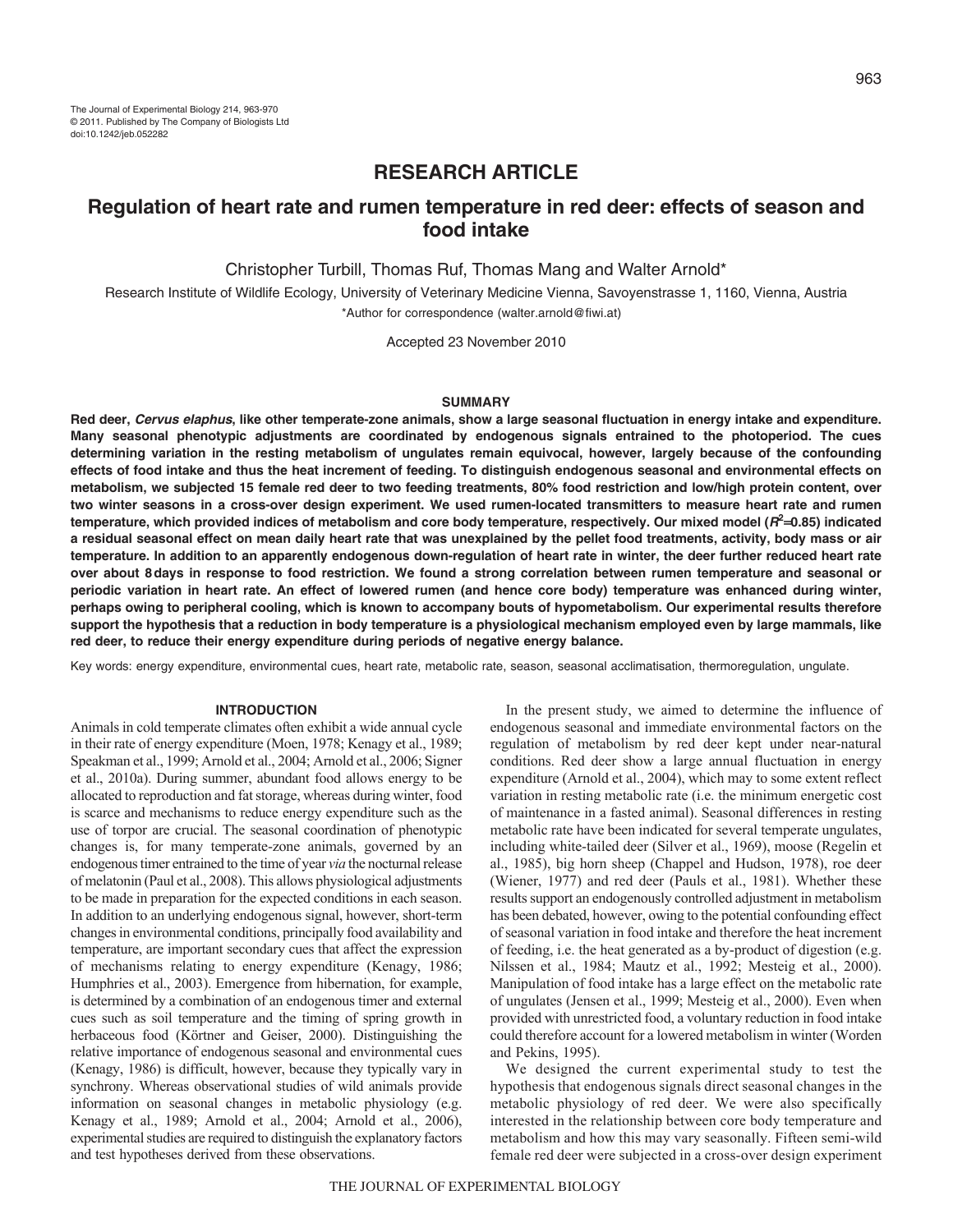#### 964 C. Turbill and others

to two food treatments, 80% food restriction and low/high protein content, which varied independent of the time of year. We used newly developed rumen-located transmitters (Signer et al., 2010b) to record heart rate, which provided a qualitative index of metabolic rate, and also rumen temperature. Heart rate is strongly and often linearly correlated with oxygen consumption in freeranging animals including ruminants, particularly outside periods of strenuous exercise (Butler et al., 2004; Brosh, 2007; Green, 2010). In his review of the use of heart rate to estimate metabolic rate in ruminants, Brosh (Brosh, 2007) found that, over a large range of heart rates, reproductive condition, feeding or cold exposure had either non-significant or relatively minor (<5%) effects on the estimated oxygen pulse per heart beat. The use of heart rate without prior calibration against oxygen consumption, which in our study of semi-wild deer was impractical, therefore provides a robust index of energy expenditure. We analysed these data to quantify the additive and interacting effects of season and food intake, in addition to other biological and environmental factors, on the mean daily heart rate of red deer.

# **MATERIALS AND METHODS Study area, design and animals**

This study was conducted over 1.5years (including two winters) in a 45ha (450,000m<sup>2</sup>) enclosure adjacent to the Research Institute for Wildlife Ecology, Vienna (48.21°N, 16.37°E). The procedures were carried out in accordance with the Austrian legislation as assessed and approved by the institutional ethics commission of the University of Veterinary Medicine Vienna. In total, 22 red deer (*Cervus elaphus* L.) were living in this enclosure under close to natural conditions, including a dominant stag, a subordinate stag and 20 female deer. Fifteen adult females had been trained to enter an automated feeding station where they received a daily amount of pellet food specific to the individual and were weighed while standing on the feeding platform. We fitted these deer with rumenlocated transmitters and collar repeater units to continuously measure their heart rate, rumen temperature and activity while they were subjected to an experimental feeding schedule and experienced natural climatic conditions during the study. We recorded air temperature every 10min at a weather station located in the animal enclosure. We tested for the effect of two diet treatments: food quantity and protein content. Both factors are important in determining the energetic cost of digestion and may also act as zeitgebers for circannual rhythms in gut morphology and physiology, activity and metabolism (Arnold et al., 2004).

### **Experimental feeding treatments**

The experimental deer were trained to enter and feed at a computercontrolled feeding station that delivered either a measured amount under unrestricted supply or a programmed daily restricted amount of one of two types of food pellets (Altromin, Lage, Germany) to each individual. Animals were identified by transponders located in ear tags (Dalton, Bocholt, Germany). A two-gate system ensured that only a single animal at a time could enter the feeding station. When an animal's transponder was detected by a reading antenna at the feeding trough, the system delivered pellets at a rate of 95g every 40s. Pellet delivery stopped when an animal raised its head. The animals usually emptied the feeding trough before leaving, enabling us to accurately measure the mass of pellets eaten. We automatically measured and recorded the mass of each deer every 3min while they were at the feeding trough (usually at least once per day) using a scale located under the feeding platform (Schauer, Prambachkirchen, Austria).



Fig. 1. Mean daily heart rate of one female red deer over the study period. Individuals were given either the low or the high protein diet in the first winter and then switched to the other diet in the second winter (top; initial conditioning phase not shown), and also switched monthly between the unrestricted or 80% restricted (shaded) daily quantities of pellet food.

The deer received one of two types of pellet diet in the two winters according to their feeding group (e.g. Fig.1). One type of pellet contained 30.9% dry organic matter crude protein (high protein diet), whereas the other contained 17.4% crude protein (low protein diet). These levels reflected the actual protein content measured in the natural diet eaten by red deer in July (summer) and January (winter), respectively (Arnold et al., 2004). The diets were nearly isocaloric – high protein diet: gross energy  $21.5 \text{kJ g}^{-1}$ , fibre  $21.5\%$ (dry organic matter), nitrogen-free extract (nfe) 40.6%, fat 6.9%; low protein diet: energy 19.5kJg–1, fibre 31.8%, nfe 47.4%, fat 3.4%.

The deer were also subjected to an alternate monthly schedule of food restriction. During each day of food restriction, an individual received only 20% of the daily mean mass of food pellets it consumed during the preceding month when it was allowed unrestricted intake. We knew from preliminary trials that this level of temporary food restriction does not cause unabated long-term mass loss or prevent the deer from returning to the feeding station. Deer could also forage on natural vegetation in the enclosure, which contained a meadow ( $\sim$ 3 ha, 30,000 m<sup>2</sup>) surrounded by mixed beech and oak forest. Of course, during winter, there was much less natural forage available in the enclosure compared with that in the summer and we presumed that any foraging by deer was not sufficient to compensate for the restricted availability or protein content of the pellets. Foraging on natural vegetation may have been more significant during summer, particularly for deer on restricted pellet rations.

For 6months prior to the beginning of the experiment, the experimental animals were assigned to dietary groups and fed either high or low protein pellets. Dietary groups were switched at the beginning (3rd December) and again half-way through the experiment (1st October). This preconditioning and switching of dietary groups ensured a comparable nutritional state of the deer entering a new diet regime.

# **Heart rate, body temperature and activity telemetry**

We used a newly developed rumen telemetry system that allows heart rate and rumen temperature to be detected in free-ranging ruminant animals without the need for surgery. After restraining a trapped animal in a crush cage, a transmitter  $(22 \times 80 \text{ mm}$  cylinder, 100g) was introduced into the pharynx with an applicator and then swallowed by the deer into its reticulum. Some animals that did not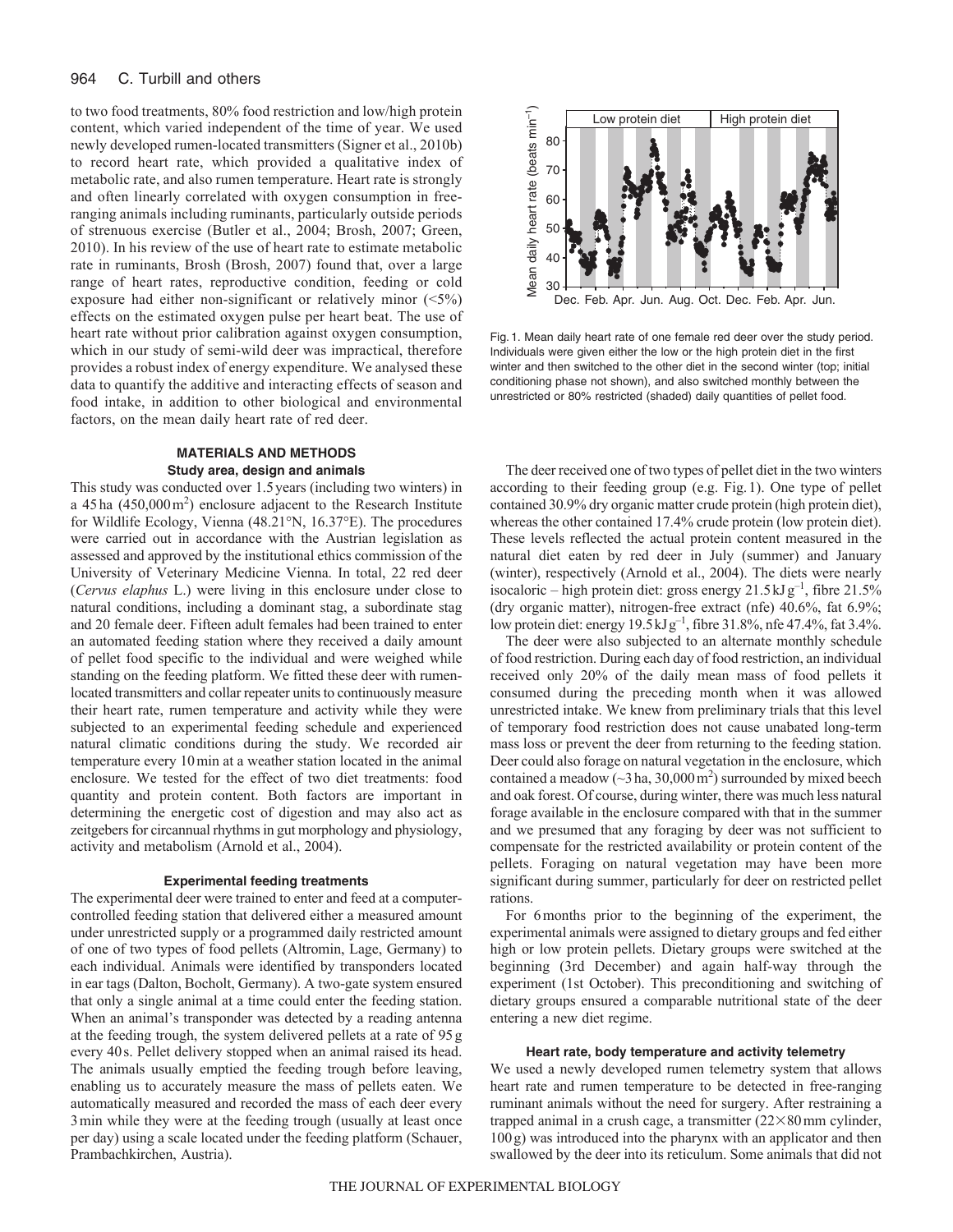enter the trap were first anaesthetised with a combination of tiletamine–zolazepam (Zoletil, Virbac SA, Louvain la Neuve, Belgium) and xylazine (Rompun®, TS Bayer, Leverkusen, Germany) applied *via* a dart projector. Anaesthesia was reversed by intramuscular administration of the specific antagonists atipamezole (Antisedan®, Farmos, Turku, Finland) and sarmazenil (Sarmasol®, Dr E. Graeub AG, Bern, Switzerland) and the transmitter was then introduced during the early recovery period, as soon as the swallowing reflex resumed. The transmitters remained permanently in the reticulum without causing harm and had a battery life of 24months.

The rumen transmitters contained a biaxial micro-accelerometer to detect vibrations caused by the beating of the heart. An in-built microprocessor amplified, filtered and processed the acceleration signal to distinguish a regular pulse of vibrations identical to the heart rate [for details about the transmitters and their calibration, see Signer et al. (Signer et al., 2010b)]. Heart rate was not detectable during vigorous movement or contractions of the rumen. A microcontroller in the transmitter switched every 3min to measure temperature *via* a pre-calibrated thermistor. Signals were transmitted *via* unique sequences of UHF radio waves to the collar repeater unit, which both stored the data in solid state memory and transmitted a powerful VHF encoded signal to a receiver station, where the data were automatically stored on computer. The collar unit also detected head movements using a triaxial acceleration sensor and we scored the duration of locomotor activity, estimated *via* a pre-calibrated algorithm of directional movements (Signer et al., 2010b), every 3min. These data were stored in solid-state memory by the collar unit.

#### **Data filtering and analysis**

To distinguish genuine heart rate measurements from noise, we first removed data that were beyond expected physiological limits  $(>120 \text{ beats min}^{-1})$  and then applied specific filtering algorithms using the statistical package 'R' (R Development Core Team, 2009). In the raw data, heart rate signals were partially obscured by other detected vibrations, such as during rumination or movement activity. We took advantage of the fact that genuine heart beats are generally expected to generate sequences of data points with high periodicity. The filtering program first identified 3min intervals containing sequences of high periodicity within the expected natural beat-tobeat variation in heart rate. When we found such sequences, a permutation procedure was applied to assess the probability of finding this degree of periodicity by random chance and data points were retained only if this probability was <0.025. Subsequently, a few remaining obvious outliers were removed by visual inspection of the data. These filtering methods were conservative and provided a high degree of confidence in the remaining data set. The remaining heart rate data originate from animals at rest or moving slowly and we therefore refer to these filtered data as the 'stationary' heart rate (*f*H,s) (Signer et al., 2010a).

For rumen temperature, the measurements contained brief periods when the rumen cooled rapidly for up to several hours at a time, presumably because of ingested cold water, snow or food pellets. We applied a filter that detected these rapid decreases in rumen temperature and removed subsequent data until the temperature returned to the previous baseline level. All continuous variables were averaged first hourly and then daily within individuals prior to analysis. Our statistical analyses are based on these daily means.

We tested for effects of season, food treatments and other explanatory variables on  $f_{H,s}$  using mixed-effects models (function 'lme' in the statistical package R) with 'individual' included in all models as a random intercept factor (Pinheiro and Bates, 2000). This method accounts for the repeated measures within individuals and allows for the unequal size of data sets and possible differences in the mean levels of  $f_{\text{H},s}$  among individuals. We tested for a seasonal effect by including month of year as a factor. Binomial factors designated periods when individuals were subjected to restricted or unrestricted pellet intake (in alternate months) and high protein 'summer' or low protein 'winter' pellet diets (in alternate winters). In full models, we included the following explanatory variables measured in individual deer: rumen temperature (°C), body mass (kg), age (years), activity (% of day when 'activity' was detected) and lactation (approximate period of lactation for those animals giving birth in each year). Day of giving birth was either observed or determined from a sudden drop of body mass. We also included air temperature (°C). To test for the possible variation in effects of food restriction and food type among the seasons (i.e. with the factor 'month of the year'), we added two-way interaction terms for these variables. Also, because our model showed that rumen temperature had a strong effect, we tested for its interaction with season. To account for temporal correlation detected in the residual error term in our models, we included a first-order auto-regressive correlation structure (i.e. corAR1 in R) (Pinheiro and Bates, 2000).

We followed the principle of model simplification by removing terms to achieve a model with the smallest value for Akaike's information criterion (AIC), which is a test of the goodness of fit of competing models penalised by the number of included parameters. Models were fitted by maximum likelihood during selection but the final model was fitted by restricted maximum likelihood (Pinheiro and Bates, 2000). We also calculated Akiake weights using 'AICcmodavg' in R (Mazerolle, 2010) to help judge the level of support for the top-ranking models (Burnham and Anderson, 2002). By fitting mixed effects models, we could simultaneously analyse all of the data without first averaging for individuals, which otherwise is necessary to avoid pseudoreplication. A consequence of this approach, however, is that the inclusion of some variables can improve the model and be statistically significant in an ANOVA even though their effect size is biologically trivial. To overcome this, we deliberately focused our analysis on estimating the effects of the main variables of interest, namely season, food treatment, rumen temperature and their interactions.

To examine the temporal response of deer to food restriction, we fitted segmented linear regressions to changes in daily mean physiological variables plotted as a function of days since the beginning of each period of restricted or unrestricted food intake ('segmented' in R) (Muggeo, 2003). This technique attempts to estimate a new model with two (or more) regression slopes, separated by a 'break-point', and uses the Davies' test to examine whether the segmented regressions have significantly different slopes. All data are presented as the mean and s.e.m. of daily mean values for each individual. Additionally, we calculated the coefficient of variation for annual changes in daily means of variables.

### **RESULTS**

Both season and food restriction strongly affected the mean daily  $f_{\text{H},s}$  of individual deer (e.g. Fig. 1). The timing of a pronounced seasonal fluctuation in  $f_{\text{H,s}}$  and rumen temperature differed from the sinusoidal annual pattern in ambient temperature, with the peak in  $f_{\text{H},s}$  and rumen temperature occurring earlier in the spring (Fig. 2). Daily mean  $f_{\text{H,s}}$  increased steeply in late March and April to reach approximately  $65-70$  beats min<sup>-1</sup> in May, remained at an intermediate level of 50–60 beats  $min^{-1}$  over the summer and autumn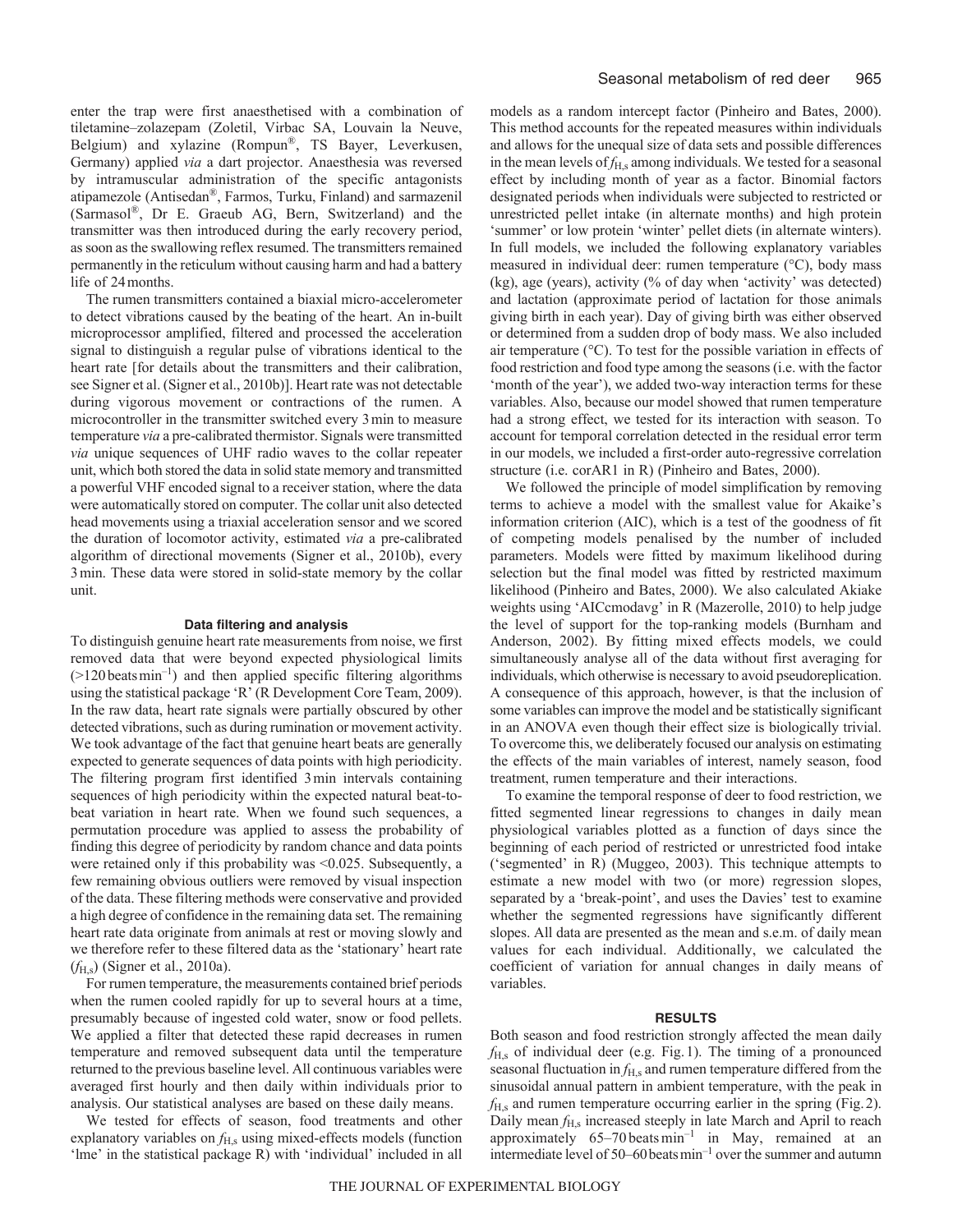

Fig. 2. Seasonal variation in daily mean (A) heart rate, (B) rumen temperature, (C) air temperature, (D) time spent active, (E) mass of pellets consumed during periods of unrestricted access and (F) body mass (missing values indicate malfunctioning of the scales). Also shown is the approximate timing of reproductive phases in red deer (D). Symbols and error bars represent the mean and s.e.m. of individual daily mean values. Data are double plotted to ease visualisation of seasonal patterns.

months, and declined in late November to approximately 40 beats min<sup>-1</sup> over the winter months (annual range  $\sim$ 30 beats min<sup>-1</sup>, coefficient of variation CV=0.176). Rumen temperature and body mass followed a similar annual pattern, with rumen temperature ranging from approximately 39.1 to 38.6°C (annual range  $\sim 0.5$ °C,  $CV=0.005$ ) and body mass ranging from approximately 155 to 135 kg (annual range  $\sim$ 20 kg, CV=0.041) from spring to winter. Despite the alternate monthly access to unrestricted pellet food, body mass decreased by approximately 10 kg, on average, among individuals over the winter months (i.e. December, January, February). Activity increased slightly during April to reach generally higher levels during summer than during winter (annual range 30%,  $CV=0.123$ ). Pellet consumption during periods of unrestricted access began increasing several weeks after the spring increase in

| Table 1. Analysis of variance (type III) results for our best mixed- |
|----------------------------------------------------------------------|
| effects model explaining daily mean heart rate of the female red     |
|                                                                      |

| deer                            |          |         |          |  |
|---------------------------------|----------|---------|----------|--|
| Random effect                   | s.d.     |         |          |  |
| Individual (intercept)          | 6.33     |         |          |  |
| Fixed effects                   | d.f.     | F-value | P-value  |  |
| (Intercept)                     | 1,4400   | 1.986   | 0.168    |  |
| Month                           | 11, 4411 | 11.4    | < 0.0001 |  |
| Air temperature                 | 1,4400   | 5.7     | 0.017    |  |
| Age                             | 1, 4400  | 20.1    | < 0.0001 |  |
| Body mass                       | 1, 4400  | 125.3   | < 0.0001 |  |
| Activity                        | 1, 4400  | 82.3    | < 0.0001 |  |
| Rumen temperature               | 1,4400   | 2.9     | 0.089    |  |
| Lactation                       | 1, 4400  | 23.3    | < 0.0001 |  |
| Food restriction                | 1, 4400  | 59.3    | < 0.0001 |  |
| Pellet type                     | 1.4400   | 4.1     | 0.044    |  |
| Month $\times$ food restriction | 11, 4400 | 10.5    | < 0.0001 |  |
| Month $\times$ pellet type      | 11, 4400 | 6.8     | < 0.0001 |  |
| Month×rumen temperature         | 11, 4400 | 11.6    | < 0.0001 |  |

*f*H,s, and reached a peak in late summer. A considerable decrease in pellet consumption coincided with the time of the rut, a phenomenon that previously was only known for male deer (Bobek et al., 1990).

The linear model providing the best fit (Table1) and explaining 85.3% of the variation in daily mean  $f_{\text{H,s}}$  contained the fixed terms:  $f_{\text{H,s}}$ =Mth+PT+FR+ $T_{\text{r}}$ + $T_{\text{a}}$ +BM+L+Age+Mth $\times$ FT+Mth $\times$ FR+Mth $\times$ Tr. In this model, Mth is month of the year, PT is pellet type (high or low protein content), FR is food restriction (unrestricted or 80% restricted daily pellet ration),  $T_r$  is rumen temperature,  $T_a$  is air temperature, BM is body mass, L is period of lactation and Age is age of the animals. A term designating individuals was included as a random intercept effect. This model also included a defined autocorrelation structure. We fitted another model without the interaction terms because this allowed us to visualise the effects of the main explanatory variables as partial residual plots.

Both season and rumen temperature explained a relatively large proportion of the variance in *f*<sub>H,s</sub>, in addition to the effects of pellet food intake, pellet protein content or other explanatory variables (Table1). The seasonal effect alone in a model without interactions accounted for a change in  $f_{H,s}$  of approximately 14 beats min<sup>-1</sup> (Fig. 3), representing 37% of the unexplained variance in  $f_{\text{H,s}}$  (i.e. the partial correlation coefficient). Because food restriction had its maximum effect on *f*<sub>H,s</sub> only after 9 days, we also ran a model using data restricted to time periods beginning after deer had been on the diet treatments for 9days or more. This had a negligible effect on the strength of the seasonal effect (results not shown), and we subsequently used the full data set in all analyses. Food restriction and pellet type had relatively moderate and mild effects, respectively, and both showed significant interactions with season (Figs4 and 5). Food restriction over a 1 month period reduced  $f_{\text{H,s}}$  by 7.5 beats min<sup>-1</sup> on average among individuals during the winter months (December to February), compared with 3.8beatsmin–1 during the summer months (June to August). The high protein diet increased  $f_{\text{H,s}}$  on average by 2.1 beats min<sup>-1</sup> during summer and by 0.5 beats min<sup>-1</sup> in winter. Food protein content had no detectable effect on the timing or level of the spring increase in  $f_{\text{H,s}}$  (Fig. 5).

Rumen temperature had a relatively large effect in our model of  $f_{\text{H},s}$ . In a model without interactions, for every 0.1 $\degree$ C decrease in rumen temperature,  $f_{\text{H,s}}$  dropped on average by 3.5 beats min<sup>-1</sup> (calculated *via* reduced major axis regression of the partial residuals), resulting in an effect size of 24.5beatsmin–1 over the annual range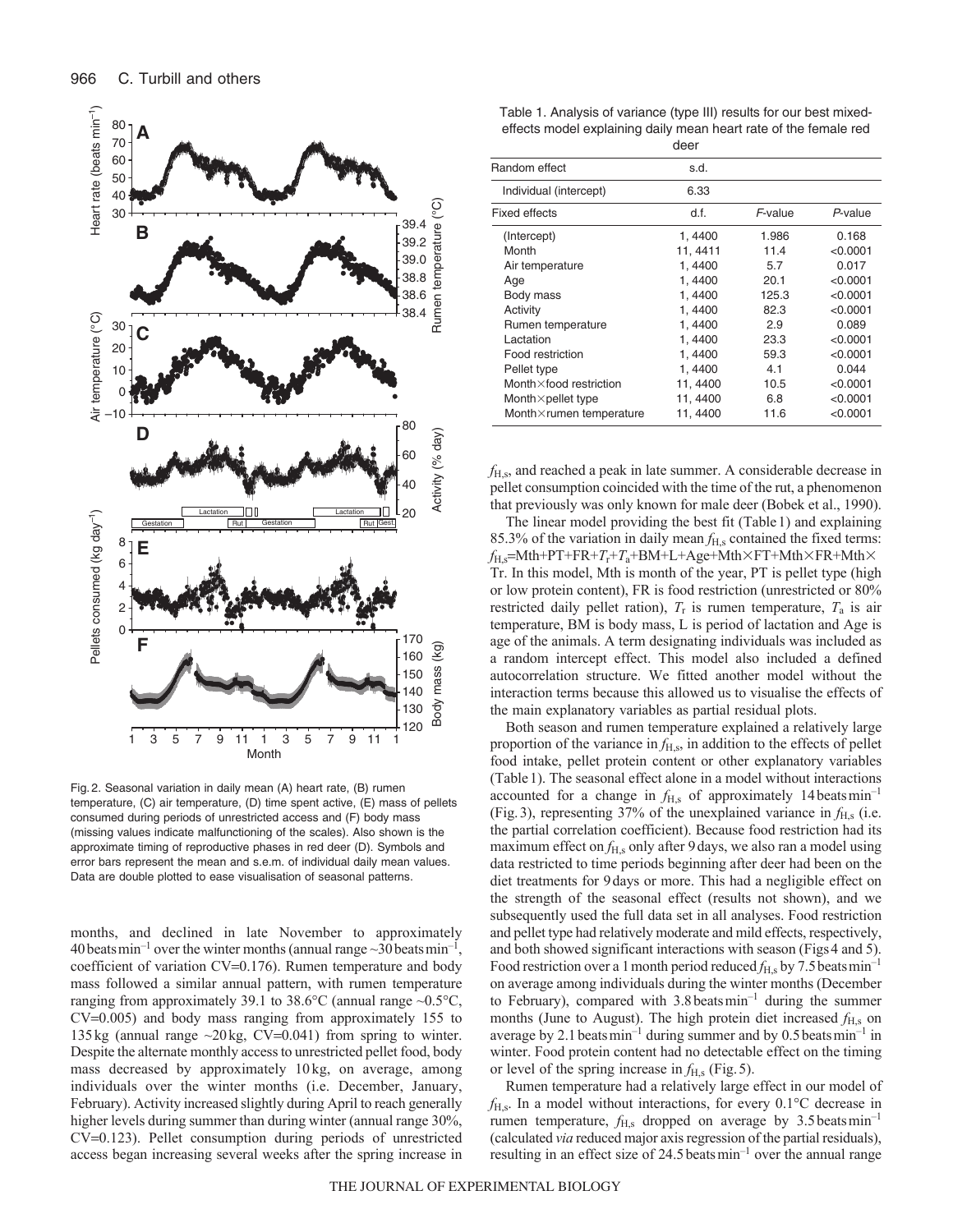

Fig. 3. Partial residual plot showing the independent effect of season on the overall daily mean heart rate as predicted from the linear mixed effects model fitted without any interactions. Box plots show the median, 25th and 75th percentiles (box), 10th and 90th percentiles (whiskers) and outliers (circles).

of rumen temperature. The best model included an interaction between rumen temperature and season (Table1). The slope of the relationship between  $f_{\text{H,s}}$  and rumen temperature differed significantly between winter (December to February) and summer (June to August) months (likelihood-ratio test, *D*: 21.4, *P*<0.0001) and, within winter only, between periods of unrestricted and restricted food intake (*D*: 128.9, *P*<0.0001) (Fig.6).

To examine the physiological response of the deer to food restriction, we analysed temporal changes in measured variables since the beginning of periods of restricted or unrestricted food intake. This was done using data for the winter months (December to February) only, because deer were most reliant on pellet food during this time period. Segmented regression revealed significant  $(P<0.001)$  breakpoints in the slopes of the relationship between  $f_{H,s}$ , rumen temperature, body mass and activity with days since the start of restricted or unrestricted pellet food intake (Fig.7). During food restriction,  $f_{H,s}$  decreased over the first 7.9 days before stabilising



Fig. 4. Heart rate of red deer during periods of (A) unrestricted (ad lib.) or 80% restricted (Res.) pellet food intake and (B) low or high protein content pellets over the winter (December to February) or summer (June to August) months. Shown are the mean and s.e.m. of individual daily mean values. Mixed models indicated significant interactions between season (i.e. winter vs summer) and food restriction  $(F_{1,2693}=67.9, P<0.0001)$ , and between season and pellet type  $(F_{1,2818}=5.2, P=0.022)$ .



Fig. 5. Seasonal variation in heart rate of female red deer during periods of unrestricted or 80% restricted pellet intake. Symbols and error bars represent the mean and s.e.m. of individual daily mean values.

at a lower value, whereas rumen temperature, body mass and activity decreased over 16.7, 19.2 and 3.5days, respectively, before also stabilising. With unrestricted food intake,  $f_{\text{H,s}}$ , rumen temperature and body mass increased until reaching significant breakpoints at 3.4, 18.8 and 15.7days, respectively. Activity was generally lower during periods of unrestricted intake. Food protein content made no significant difference to these temporal patterns.

## **DISCUSSION**

The aim of our experiment was to disentangle the effects of season and food intake on the regulation of resting metabolic rate and body temperature by female red deer. We found a strong residual effect of season in our model of  $f_{\text{H,s}}$ . Because of the cross-over design of the pellet food treatments, this result provides strong evidence of an endogenously controlled annual rhythm in *f*<sub>H,s</sub> (i.e. resting metabolism). In addition to an underlying seasonal influence, food restriction caused a further gradual reduction in *f*<sub>H,s</sub>. Our model also indicated a strong correlation between variation in rumen temperature and  $f_{\text{H,s}}$ , which suggests that adjustments in thermoregulatory heat production are a major determinant of variation in the resting metabolism of red deer. The resulting lowered energy expenditure was sufficient to prevent an ongoing decline in body mass despite an 80% reduction in food intake during winter.

## **Seasonal variation in metabolism**

We found an approximately twofold variation in daily mean  $f_{\text{H,s}}$ of female red deer between spring and winter, despite alternate months of unrestricted feeding. In winter,  $f_{H,s}$  even of deer consuming large amounts of high protein food was approximately 30% lower than that in summer. This unexplained seasonal effect, suggested by our model to account for around a third of the variation in  $f_{\text{H,s}}$ , approximately matched the timing of changes in abundance of natural forage. However, owing to our experimental manipulation of pellet availability and protein content, we can rule out a direct effect of variation in the availability of natural forage (i.e. the heat increment caused by eating additional natural forage). Over the study, deer had unrestricted access to high protein 'summer' pellets at all times of the year. Moreover, food restriction still had a moderate effect during summer, demonstrating the importance of the pellet diet throughout the year. The enormous spring increase in  $f_{\text{H},s}$  therefore occurred with little if any change in the daily intake of food. Rather, it can be concluded from our results that an endogenous seasonal adjustment in  $f_{\text{H,s}}$  occurs, as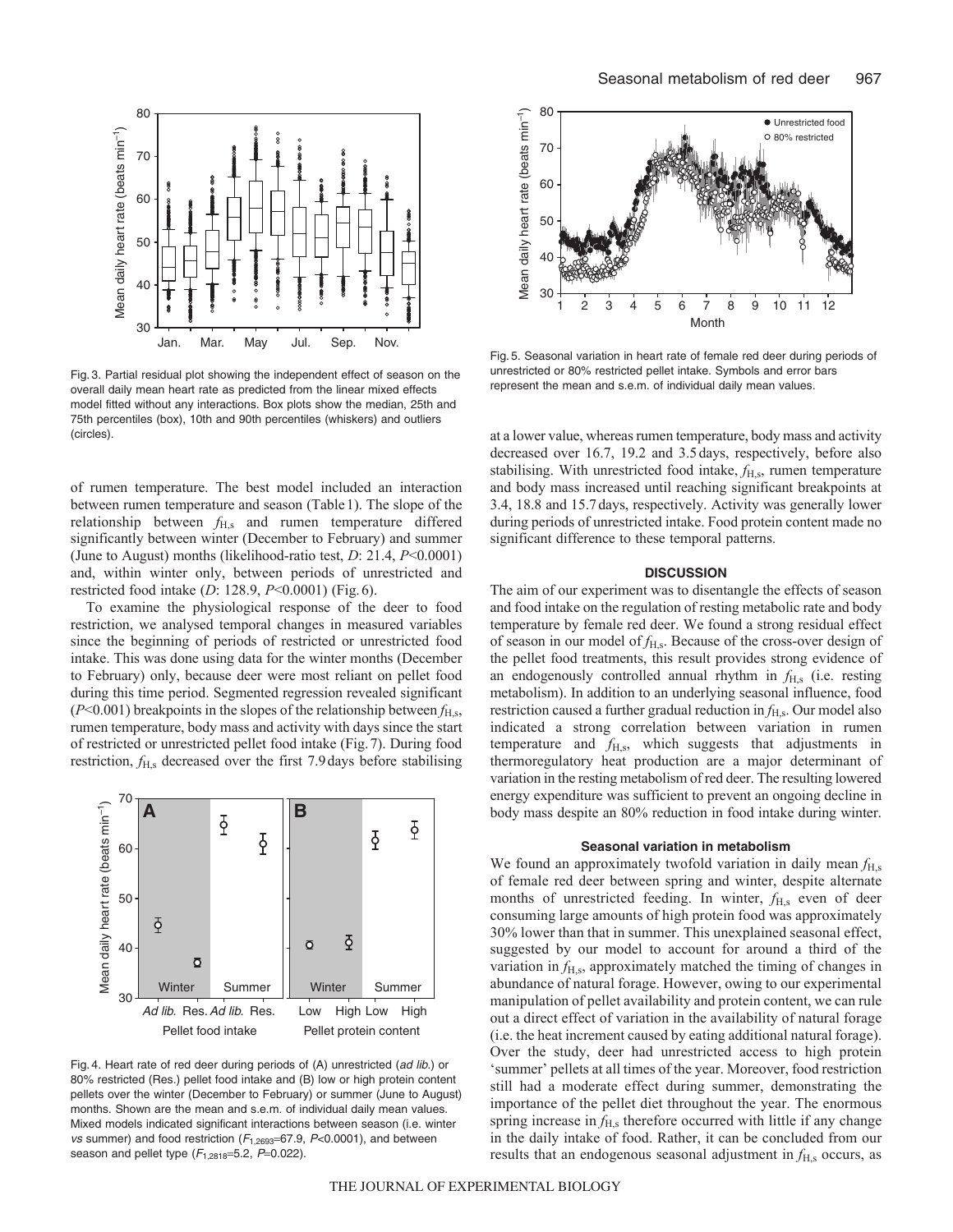

Fig. 6. Heart rate of female red deer as a function of rumen temperature during periods of access to unrestricted or 80% restricted pellet intake in (A) summer (June to August) and (B) winter (December to February) months. The slope of this relationship differed significantly between the seasons (likelihood-ratio test *D*: 21.4, *P*<0.0001), and, within winter only, between periods of unrestricted (dashed line) or restricted (solid line) pellet intake (D: 128.9, P<0.0001). Please note the different scales in each panel.

expected, in synchrony with the timing of changes in plant production. Seasonal variation in energy expenditure is a ubiquitous feature of temperate and arctic animals, as exemplified by hibernating mammals (e.g. Kenagy et al., 1989), and has been recorded in both wild and captive ungulates (Silver et al., 1969; Moen, 1978; Regelin et al., 1985; Mautz et al., 1992; Mesteig et al., 2000; Arnold et al., 2004; Theil et al., 2004; Arnold et al., 2006). Our results provide experimental support for a further role of an endogenous annual rhythm in modulating seasonal changes in the resting metabolism of red deer.

Ungulates in cold temperate habitats alternate between contrasting states of energy balance over the year (Parker et al., 2009). In spring and summer, the ruminant system must process a large amount of forage and transfer this energy into offspring and replenishing fat reserves, whereas an up-regulated digestive system is unnecessary during winter, when energy conservation becomes a priority. The metabolism of the gastrointestinal tract and liver constitutes approximately half of the entire resting energy expenditure in domestic ruminant animals (Ferrell, 1988; Burrin et al., 1990; Johnson et al., 1990). In sheep, after 21 days of restricted maintenance feeding, the relative contribution of portal-drained viscera to whole-body oxygen consumption decreased from 41 to 22% (Burrin et al., 1990). Thus, a decrease in the mass or massspecific metabolism of these organs may provide a large overall

energy saving. The visceral organ mass is highly flexible in many vertebrate animals (Piersma and Lindström, 1997) to match the level of food intake (Webster et al., 1975; Hofmann, 1989; Burrin et al., 1990). There is only limited evidence, however, supporting an endogenous seasonal change in the digestive function of ungulates (Freudenberger et al., 1994; Rhind et al., 2002; Lawler and White, 2003; Asano et al., 2007). Thus, changes in visceral metabolism are unlikely to explain the seasonal variation in  $f_{\text{H},s}$  observed in our experimental deer, which occurred irrespective of the amount and protein content of consumed pellet food.

### **Response to food restriction**

Our results indicate a secondary role of food intake in triggering a reduction in  $f_{\text{H,s}}$  and rumen temperature. This effect was not caused simply by the heat increment of feeding, which is minimal after approximately 8h in a large ruminant (e.g. Lawler and White, 2003). In contrast,  $f_{\text{H},s}$  continued to decrease over 8 days following food restriction in our experimental red deer. A similar gradual decline in resting metabolism with prolonged food restriction has been documented in several other ungulates. Reindeer (*Rangifer tarandus tarandus*) reduced their resting heart rate over 8days while on a restricted lichen diet (Nilsson et al., 2006). Bedouin goats (*Capra aegagrus hircus*) provided with 40% of their unrestricted food intake decreased their metabolic rate by approximately 40% over 30days whilst maintaining a similar body mass (Choshniak et al., 1995). Oryx (*Oryx leucoryx*) fed for 5months on 30% of their unrestricted intake had a 16% lower mass-specific metabolic rate and a 1°C lower body temperature compared with control animals (Ostrowski et al., 2006b). As stated above, a reduction in the mass of visceral organs with long-term food restriction could underlie the reduction in whole-body metabolism. Over periods of days or weeks, however, a reduction in tissue metabolism is a more probable mechanism. A decrease in mitochondrial density in the gastrointestinal tract, for example, was hypothesised to explain the lowered resting metabolism of sand gazelles during starvation (Ostrowski et al., 2006a). Reductions in the oxygen consumption of skeletal muscle have also been shown in goats in response to food restriction (Choshniak et al., 1995). In our study, a concurrent decline in rumen temperature indicates a similar general down-regulation of metabolic activity. Indeed, a reduction in resting metabolism accompanied by a lowered body temperature is a common response to starvation in mammals, including humans (Keys et al., 1950; McCue, 2010). As we discuss below, the strong effect of rumen temperature in our model suggests that thermoregulatory heat production is an important mechanism in ruminants for adjusting energy expenditure.

# **Regulation of thermoregulatory heat production by a large mammal**

Our study is one of few to simultaneously measure heart rate and rumen temperature over a year or more in a large temperate-zone ungulate (but see Signer et al., 2010a). Rumen temperature is usually slightly higher than body temperature, but this differential is not affected by moderate changes in food intake (Beatty et al., 2008). A decrease in this differential with starvation occurs rapidly, within 24 h (Dale et al., 1954). Thus, we interpret the gradual changes in mean daily rumen temperature in our experiment to reflect adjustments in the set-point of core body temperature. Our model therefore suggests that a decrease in thermoregulatory heat production was the major cause of the reduced  $f_{\text{H,s}}$  and hence metabolism of red deer. Previously, a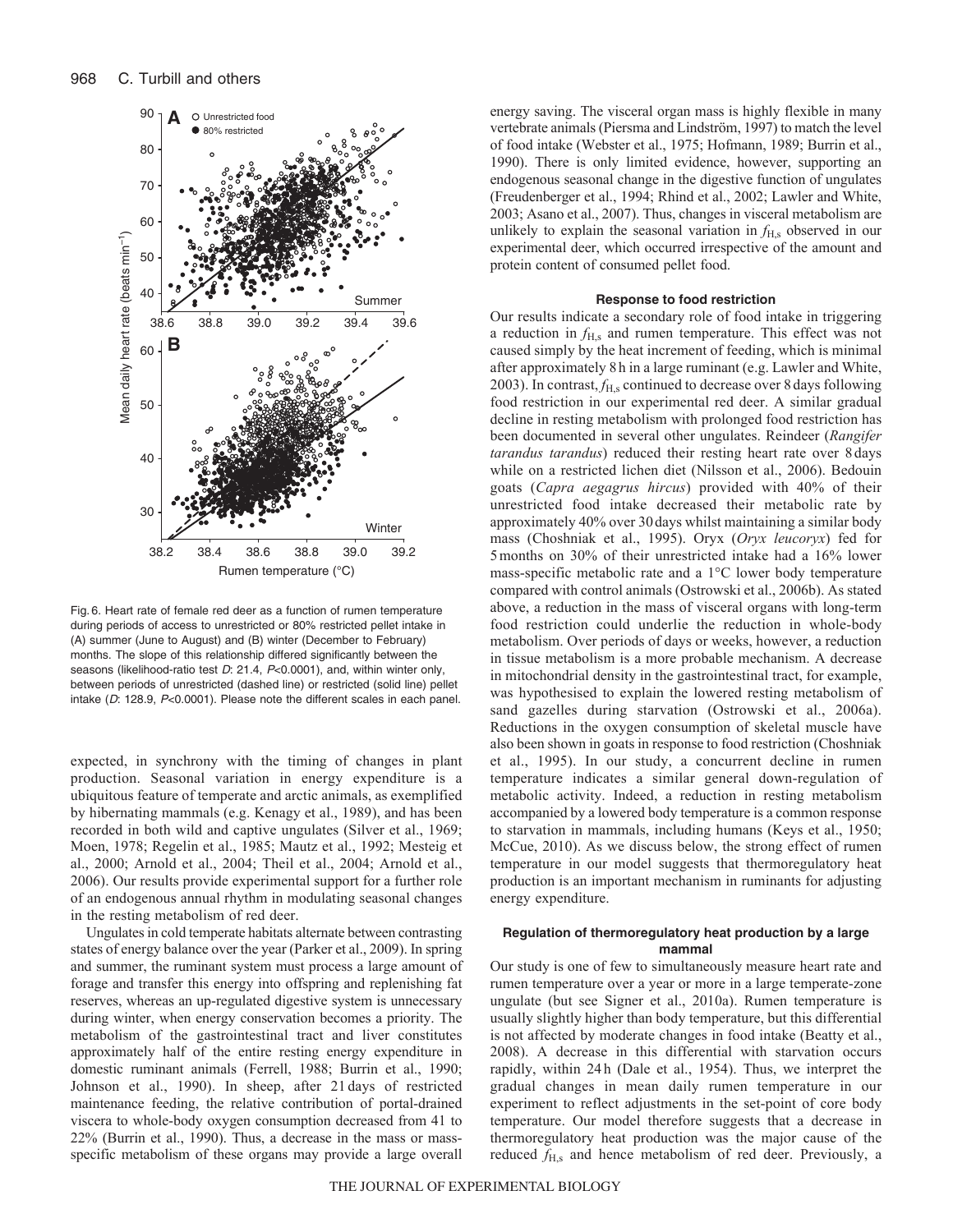

change in thermal conductance was considered to be the primary mechanism available to large mammals for reducing their thermoregulatory energy expenditure (Scholander et al., 1950; Heldmaier, 1989; Lovegrove, 2005). Relatively small reductions in body temperature, however, may also have biologically meaningful effects on metabolic rate in large endotherms (McCue, 2010). The effect of rumen (i.e. body) temperature estimated by our model is greater than expected using the Newtonian equation of thermoregulatory heat production. A likely explanation for this discrepancy is that whereas this simplified calculation assumes a uniform body temperature, we know that red deer allow substantial peripheral cooling in winter, particularly during nocturnal bouts of hypometabolism (Arnold et al., 2004). Assuming a gradient in body temperature, the small reduction measured in rumen temperature may indicate a much greater reduction in the mean temperature of the entire body mass. We propose that red deer achieve a substantial reduction in metabolism by reducing core body temperature and allowing a gradient in body temperature (i.e. peripheral cooling). The significantly flatter slope of the relationship between  $f_{\text{H,s}}$  and rumen temperature caused by food restriction in winter (see Fig. 6) suggests that peripheral cooling may be greater during these most energetically stressful conditions. In addition, the relative importance of a reduction in peripheral and core body temperature may differ over time. Peripheral cooling may provide a rapid means to lower thermoregulatory costs, whereas, with ongoing energy stress, a gradual reduction in the set-point of core body temperature may be needed to maintain the energy savings. This scenario could explain the staggered timing of a reduction in  $f_{\text{H},s}$  and rumen temperature in response to food restriction in this experiment (see Fig.7). It should also be kept in mind that a reduction in both basal metabolic rate and the set-point of core body temperature is needed to achieve an overall reduction in thermoregulatory cost at cold temperatures.

s.e.m. of individual daily means) measured in female red deer during months with 80% restricted (A–D) or unrestricted (E–H) pellet food intake. Data are only from winter (December to February), when pellets were the major food source. Also shown are significant breakpoints (filled symbols; error bars are s.e.) in the slopes of temporal relationships estimated from segmented regression analyses.

This was recently shown to be important for Arctic foxes (*Alopex lagopus*) during winter (Fuglesteg et al., 2006).

There is increasing evidence that large mammals employ broadly similar mechanisms of metabolic energy conservation (i.e. a reduction in thermoregulatory heat production) to those already well studied in small mammals. A larger body size, however, allows for adjustments in total body conductance and gradients in body temperature that are not possible in much smaller mammals. Consequently, large mammals can achieve a substantial reduction in metabolic rate with only a minor decrease in core body temperature, probably by coupling such reductions to peripheral cooling. Our study suggests this is an important physiological mechanism in red deer for energy conservation during winter and in response to food restriction.

### **ACKNOWLEDGEMENTS**

We thank Christoph Beiglböck, Peter Steiger and Falco Balfanz for help with animal handling and maintenance, and Franz Schober, Gerhard Fluch and Thomas Paumann for technical assistance with telemetry and data collection. This study was supported by a grant from the Austrian Science Fund (FWF P 20536 B17).

### **OPEN ACCESS**

This is an Open Access article distributed under the terms of the Creative Commons Attribution Non-Commercial Share Alike License (http://creativecommons.org/licenses/by-nc-sa/3.0), which permits unrestricted non-commercial use, distribution and reproduction in any medium provided that the original work is properly cited and all further distributions of the work or adaptation are subject to the same Creative Commons License terms.

#### **REFERENCES**

- **Arnold, W., Ruf, T., Reimoser, S., Tataruch, F., Onderscheka, K. and Schober, F.** (2004). Nocturnal hypometabolism as an overwintering strategy of red deer (Cervus elaphus). Am. J. Physiol. Regul. Integr. Comp. Physiol. **286**, R174-R181.
- **Arnold, W., Ruf, T. and Kuntz, R.** (2006). Seasonal adjustment of energy budget in a large wild mammal, the Przewalski horse (Equus ferus przewalskii). II. Energy expenditure. J. Exp. Biol. **209**, 4566-4573.